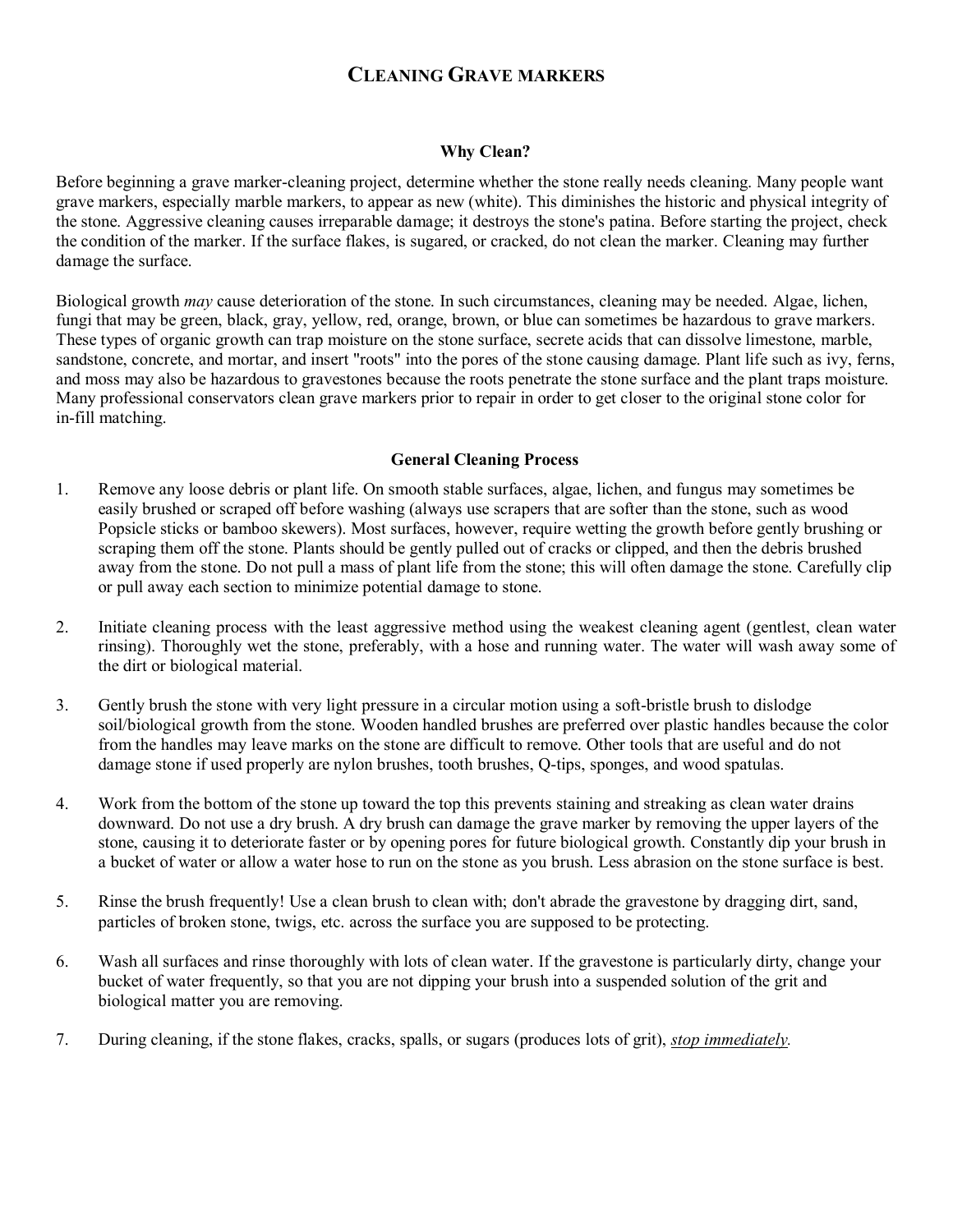## **Safe Cleaning Agents**

When using these recommended cleaning agents, follow the general cleaning process above. These alternative cleaning agents are recommended for marble and granite, not sandstone (use only water and non-ionic detergents for sandstone). These should be used infrequently and only if cleaning with water is unsuccessful.

• Non-ionic Detergents (e.g., Photo Flo - a Kodak product): Non-ionic detergents are recommended for cleaning grave markers. Electrically neutral cleaning agents, the products do not contain or contribute to the formation of soluble salts and provide a better wetting agent for masonry surfaces. Non-ionic detergents are available from conservation, janitorial, and photographic suppliers. A suggested cleaning solution is one-ounce non-ionic detergent to 5 gallons water. Other brand names include Igepal by GAF, Tergitol by Union Carbide and Triton by Rohm & Haas).

## **Sources:**

Photo-Flo is available at photographic supply stores.

• HTH or Calcium Hypochlorite. Calcium hypochlorite (not to be confused with "liquid chlorine" or sodium hypochlorite) is effective for the removal of biological growth. Calcium hypochlorite is available from swimming pool suppliers. A suggested cleaning solution is one or two ounce calcium hypochlorite to one gallon warm/hot water. This granular product should be used only when a water hose with a good water pressure (e.g., 40 psi) is available.

## **Sources:**

Calcium hypochlorite is available from swimming pool suppliers.

Household Ammonia (Ammonium Hydroxide): Solutions of household ammonia are recommended for cleaning light colored stones such as marble to remove grease and oils. Ammonia is particularly effective for the removal of biological growth. Use one tablespoon of ammonia to one gallon water. Rinse thoroughly. Do not use ammonia on or near any bronze or other metal elements.

Vulpex Soap: Vulpex Liquid Soap (potassium methyl cyclohexyl oleate) can be used as a degreaser. Use protective gloves and provide adequate ventilation. Create a cleaning solution of water and Vulpex Liquid Soap (1 ounce Vulpex to 1 gallon of water, yielding a 1% solution) in a clean bucket. Don't make more than a gallon at a time. Follow the general cleaning process above.

## **Sources:**

```
Conservation Resources International, 8000-H Forbes Place, Springfield, VA, 22151 
800-634-6932 <www.conservationresources.com>
```
University Products, 517 Main Street - PO Box 101, Holyoke, MA 01041 800-628-1912 <www.universityproducts.com>

• Clay Poultice: Use clay poultices to remove deep-set stains or lichen (some graffiti with guidance of a conservation specialist). An effective poultice is make of kaolin/porcelain clay or fuller's earth (dry), mixed with equal parts of glycerin and water. Mix to peanut butter consistency. Apply poultice mixture or paste (approximately 1/8" thick) on stone surface and wrap with Saran wrap. Cover stone with a plastic garbage bag. Secure with string of tape. The poultice is kept moist under the plastic wrap, and left on the stain as long as necessary (at least a few hours but preferably 24 hours) for it to draw the stain out of the masonry. As it dries, the paste absorbs the staining material so that it is not redeposited on the masonry surface. Scrap off with wood spatulas, and wash the poultice off with water and a natural bristle brush thoroughly.

#### **Sources:**

Porcelain Clay or Kaolin clay is available through pottery supplies stores.

Glycerin is an available through most pharmacies in small quantities and through soap-maker or florist supplier in larger quantities.